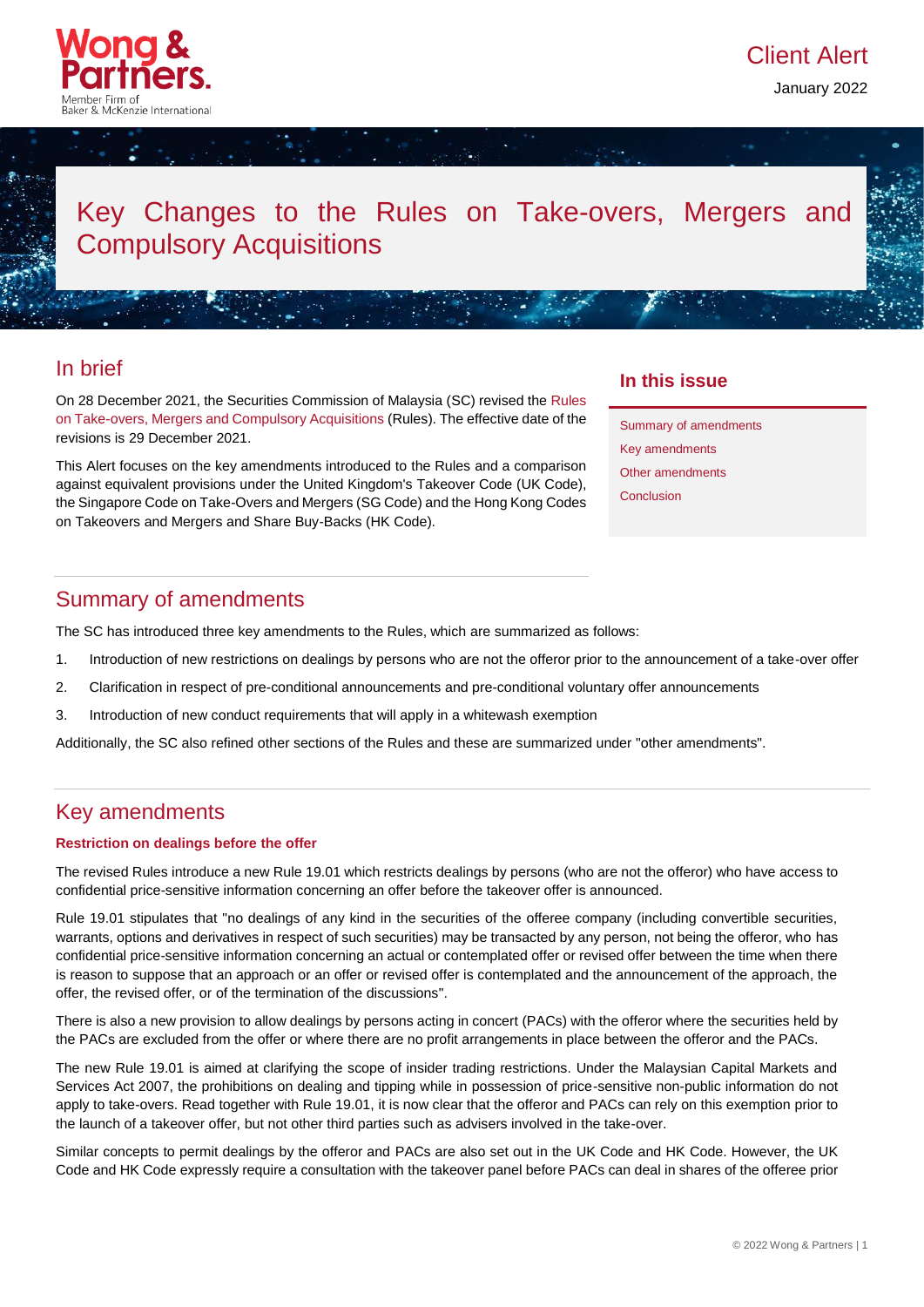

to the launch of an offer. While the Rules do not expressly require such consultation with the SC, we consider it a best practice to do so.

#### **Pre-Conditional Announcements**

The SC has clarified its position on pre-conditional announcements and has distinguished between pre-conditional possible offer announcements and pre-conditional voluntary offer announcements. A similar distinction exists under the UK Code, SG Code and HK Code.

#### Pre-conditional possible offer announcements

Previously, possible offer announcements could not include any conditions or pre-conditions which depend solely on subjective judgments by the offeror. Possible offer announcements are typically triggered where there are rumours or speculations about a possible offer causing a fluctuation in the price of the offeree but the offeror is not ready to launch the offer.

Under the revised Rules, the restriction on subjective conditions has been removed as the SC acknowledges that some conditions may inevitably be subjective in nature given the early stage of the discussions, e.g., the final offer being subject to satisfactory due diligence or availability of financing. However, the SC must nevertheless be consulted if the possible offer announcement includes any pre-conditions or terms on which an offer might be made.

The UK Code, SG Code and HK Code impose similar requirements, where the takeover panel (or other similar bodies) has to be consulted prior to the issuance of a pre-conditional possible offer announcement.

#### Pre-conditional voluntary offer announcements

A pre-conditional voluntary offer announcement is typically made to facilitate engagement with a broader group of stakeholders prior to the launch of a voluntary offer (such as where regulatory approval is required before any offer is made or if there are uncertainties if such approval can be obtained within the timelines prescribed under the Rules for fulfilling the conditions under a voluntary offer).

The SC has largely retained the previous requirement that conditions cannot be subjective in nature. However, the SC may allow elements of subjectivity where it is not practicable to exhaustively specify all the factors on which satisfaction of the condition may be subject to. An example would be a regulatory approval where a broad condition may be imposed by the regulator to which the offeror or offeree may not be in a position to fulfil.

#### **Conduct requirements to whitewash exemptions**

A whitewash exemption from the mandatory offer obligation is potentially available where the mandatory offer obligation is triggered as a result of a subscription of new shares by the offeror, and non-interested shareholders of the offeree agree to waive their right to receive a mandatory offer.

Under the revised Rules, offerors, PACs and offerees seeking to rely on a whitewash exemption must comply with specific conduct requirements.

#### Restrictions against favourable deals

The offeror and PACs in a whitewash exemption are now subject to favourable deal restrictions.

The new Rule 18.02 prohibits an offeror or PACs, from acquiring shares within six months after the shareholders' meeting (i.e., the meeting where shareholders voted in favour of waiving their right to receive a mandatory offer) from a person who was a director or substantial shareholder of the company at the time of the whitewash exemption, without approval from the SC. Any such acquisition will be deemed a favourable deal and is therefore prohibited. However, the SC may grant a waiver to the offeror or PACs if such acquisition is insignificant.

The SC has clarified that if a director resigns after the shareholders' meeting (approving the whitewash exemption) but prior to the SC granting the exemption from a mandatory offer obligation, the restriction against favourable deals would apply to such director. This is because the director was a director at the relevant point of time of deliberation of the proposed exemption by the shareholders. On the other hand, the restriction against dealings in the offeree shares would not apply to a director who is appointed after the shareholders have voted on the proposed exemption but prior to the SC granting the exemption, on the basis that the director was not a director when the proposed exemption was deliberated.

This amendment appears to be unique to the Rules and there are no equivalent provisions under the UK Code, SG Code and HK Code. However, the UK Code does require the offeror and its PACs to consult the takeover panel on their subsequent dealings in voting shares of the offeree company after a whitewash exemption.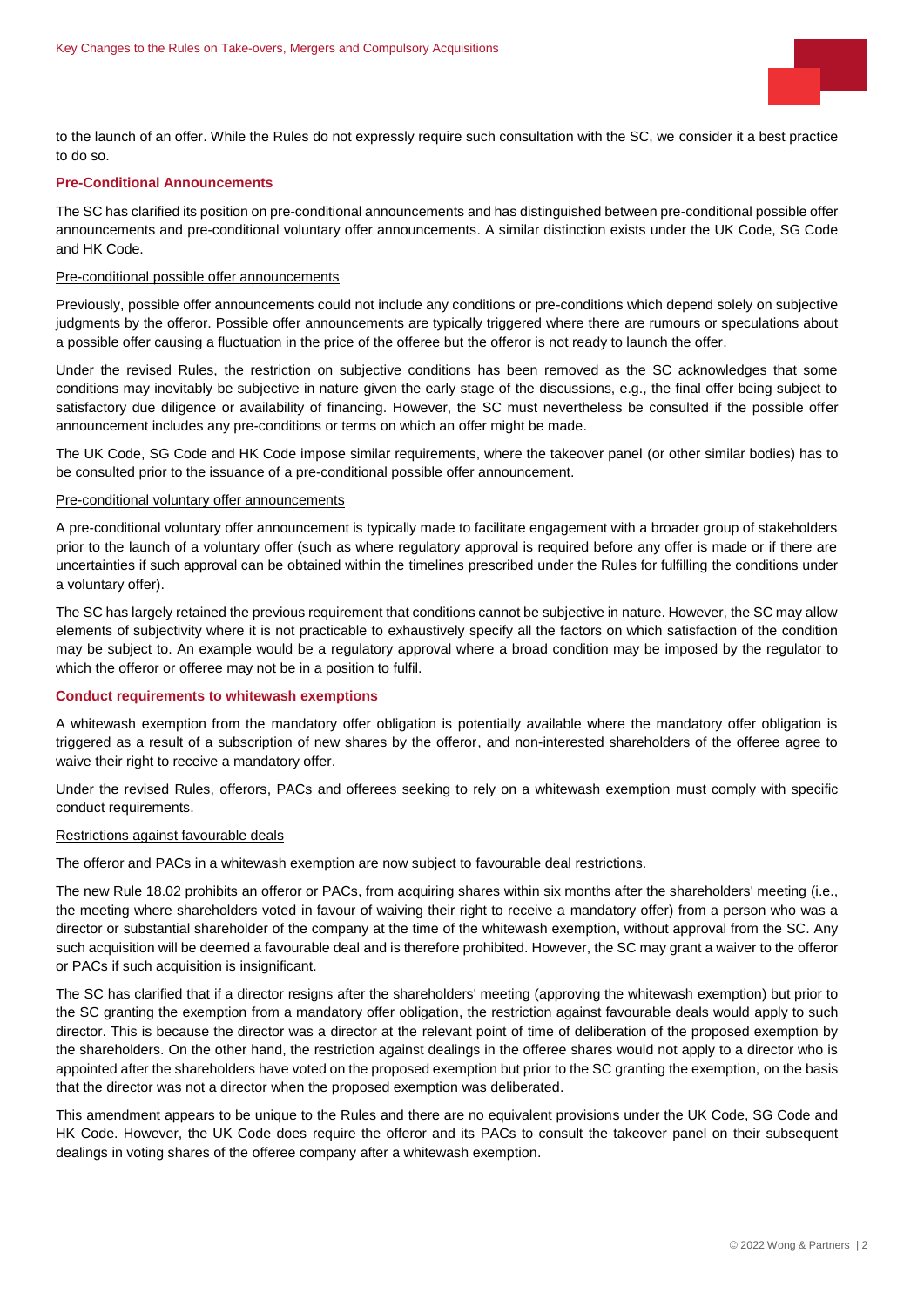

#### Restrictions on the appointment and resignation of directors

Under the revised Rules, no nominee of the offeror or PACs, shall be appointed to the board of the offeree without prior consent from the SC before the whitewash circular is dispatched to the offeree shareholders. Similarly, no offeree director can resign before the shareholders' have voted on the whitewash exemption.

<span id="page-2-0"></span>There are similar restrictions under the HK Code but not the UK Code and SG Code.

### Other amendments

Other amendments have been made to the Rules and a summary is set out below.

| Rule                     | <b>Amendment</b>                                                                                                                                                                                                                                                                                                                                                            |
|--------------------------|-----------------------------------------------------------------------------------------------------------------------------------------------------------------------------------------------------------------------------------------------------------------------------------------------------------------------------------------------------------------------------|
| <b>Rule 3 - Advisers</b> | $\bullet$<br>Clarifies that the principal adviser bears the main responsibility for:                                                                                                                                                                                                                                                                                        |
|                          | Complying with the Malaysian Code on Take-overs and Mergers 2016 (Code) and Rules                                                                                                                                                                                                                                                                                           |
|                          | Ensuring that, so far as reasonably able, their clients and its directors are aware of their<br>responsibilities under the Code and the Rules, and will comply with them                                                                                                                                                                                                    |
| Rule 4 - Mandatory offer | Paragraph 4.03 - Deemed Persons Acting in Concert                                                                                                                                                                                                                                                                                                                           |
|                          | Clarifies that a person, other than a licenced bank or prescribed institution which provides indirect<br>financial assistance, i.e., lending or advancing any money, guaranteeing, indemnifying or providing<br>collateral for a debt, for the acquisition of voting shares or voting rights, will be presumed to be a PAC<br>unless the contrary is established            |
|                          | Paragraph 4.01 - Application of Chain Principle Assessment when Entity is Loss Making                                                                                                                                                                                                                                                                                       |
|                          | In a situation where a company is acquired through an upstream entity, a mandatory offer will be triggered<br>$\bullet$<br>where the holding in the downstream company is significant in relation to the upstream entity, i.e., where<br>it constitutes 50% or more of the assets, market capitalisation, shareholders' funds, sales or earnings to<br>the upstream entity. |
|                          | The amendments clarify that the assessment of earnings may be irrelevant in the case of a loss making<br>company.                                                                                                                                                                                                                                                           |
|                          | Paragraph 4.08 - Whitewash Exemption                                                                                                                                                                                                                                                                                                                                        |
|                          | Clarifies that:                                                                                                                                                                                                                                                                                                                                                             |
|                          | Any distribution of shares or instruments convertible into shares and options in respect of shares on<br>$\bullet$<br>a pro rata basis which do not involve fundraising, such as bonus issues, are not disqualifying<br>transactions.                                                                                                                                       |
|                          | A whitewash exemption approved by the shareholders cannot be transferred or assigned to another<br>person.                                                                                                                                                                                                                                                                  |
|                          | Paragraph 4.09 - Rescue Proposal                                                                                                                                                                                                                                                                                                                                            |
|                          | Introduces factors that the SC will consider when determining whether to grant an exemption from a<br>mandatory offer obligation under a rescue proposal. These factors include:                                                                                                                                                                                            |
|                          | The justifications that it would be impracticable for the rescue proposal to be submitted for approval<br>of shareholders                                                                                                                                                                                                                                                   |
|                          | The benefit of the rescue proposal to the offeree                                                                                                                                                                                                                                                                                                                           |
| Rule 6 - Key Terms       | Paragraph 6.03 - Computation of Offer Price                                                                                                                                                                                                                                                                                                                                 |
|                          | Clarifies the computation of the offer price when a mandatory offer is triggered through the exercise of<br>rights or options                                                                                                                                                                                                                                               |
|                          | The offer price will be established based on the higher of:<br>$\bullet$                                                                                                                                                                                                                                                                                                    |
|                          | The highest price (excluding stamp duty and commission) paid or agreed to be paid by the offeror or<br>PACs for any voting shares or rights to which the offer relates, during the offer period and within six<br>months prior to the beginning of the offer period                                                                                                         |
|                          | Either the (i) highest price paid by the offeror and its PACs for the securities together with the exercise<br>٠<br>price of the securities where the offeror and its concert parties have acquired any such rights or                                                                                                                                                      |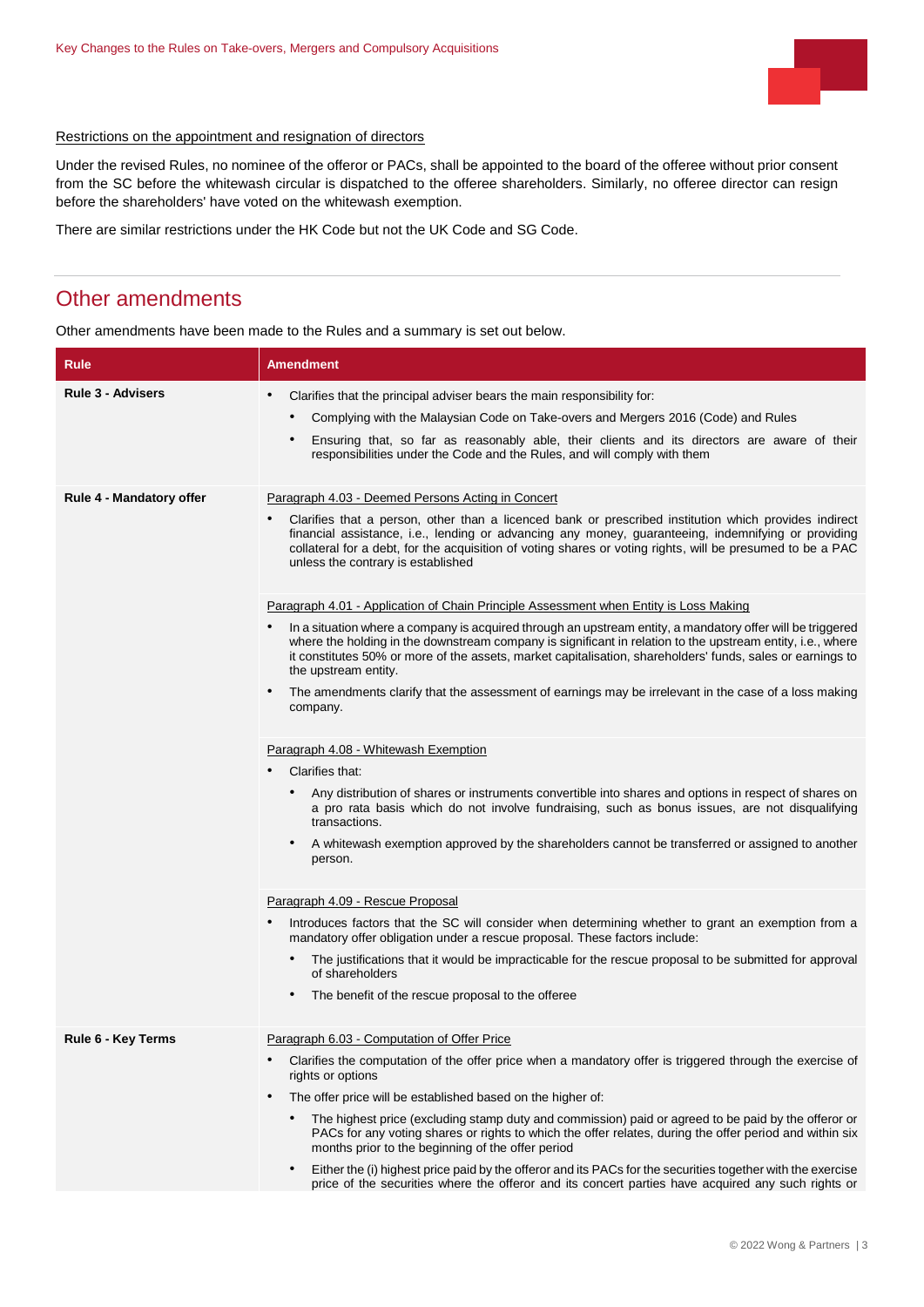

|                                                                                         | options within six months prior to the offer and during the offer period (Highest Price Paid Assessment<br>Criteria), or (ii) volume weighted average traded price of the voting shares or rights on the day where<br>the conversion notice was submitted.                                                                                                                                                                                                                                                                                |
|-----------------------------------------------------------------------------------------|-------------------------------------------------------------------------------------------------------------------------------------------------------------------------------------------------------------------------------------------------------------------------------------------------------------------------------------------------------------------------------------------------------------------------------------------------------------------------------------------------------------------------------------------|
|                                                                                         | The amendments clarify that where the rights or options were issued or sold privately to the purchaser<br>$\bullet$<br>and when the offer price as established under the Highest Price Paid Assessment Criteria is at a steep<br>discount to the market, the SC may also take into account the volume weighted average traded price of<br>the voting shares or rights on the day on which the notice of conversion or subscription was submitted.<br>The SC must be consulted if there is doubt as to the computation of the offer price. |
| Rule 19 - Dealings During<br><b>Offer Period</b>                                        | Paragraph 19.05 - Disclosure of Dealings                                                                                                                                                                                                                                                                                                                                                                                                                                                                                                  |
|                                                                                         | Clarifies that the requirement to disclose dealings during the offer period applies to all advisers appointed<br>$\bullet$<br>in connection with the take-over offer, merger or compulsory acquisition (including the underlying<br>transaction that leads to the take-over offer)                                                                                                                                                                                                                                                        |
| Rule 22 - Compulsory<br><b>Acquisition and Rights of</b><br><b>Minority Shareholder</b> | Clarifies that:<br>$\bullet$                                                                                                                                                                                                                                                                                                                                                                                                                                                                                                              |
|                                                                                         | An offeror must announce whether it is still eligible to undertake a compulsory acquisition at the close<br>$\bullet$<br>of a take-over offer.                                                                                                                                                                                                                                                                                                                                                                                            |
|                                                                                         | Voting shares arising from the conversion of convertible securities will not be considered as<br>acceptances when assessing whether the compulsory acquisition threshold has been met.                                                                                                                                                                                                                                                                                                                                                    |
| Schedule 3 - Scheme of<br>Arrangement                                                   | New requirements have been introduced:<br>$\bullet$                                                                                                                                                                                                                                                                                                                                                                                                                                                                                       |
|                                                                                         | For the offeree to appoint a scrutineer for vote-taking when convening a shareholders' meeting for<br>$\bullet$<br>the scheme. The scrutineer will be either the auditor of the offeree, the share registrar or an<br>accountant registered with the Audit Oversight Board.                                                                                                                                                                                                                                                               |
|                                                                                         | That any revision to a scheme of arrangement should normally be made by no later than 14 days<br>٠<br>prior to the date of the shareholders' meeting.                                                                                                                                                                                                                                                                                                                                                                                     |
|                                                                                         |                                                                                                                                                                                                                                                                                                                                                                                                                                                                                                                                           |

# <span id="page-3-0"></span>**Conclusion**

The changes are not significant but provide insightful enhancements and clarity to a take-over process. The revisions also aligns the Malaysian take-overs regime with those of other key financial jurisdictions and are greatly welcomed.